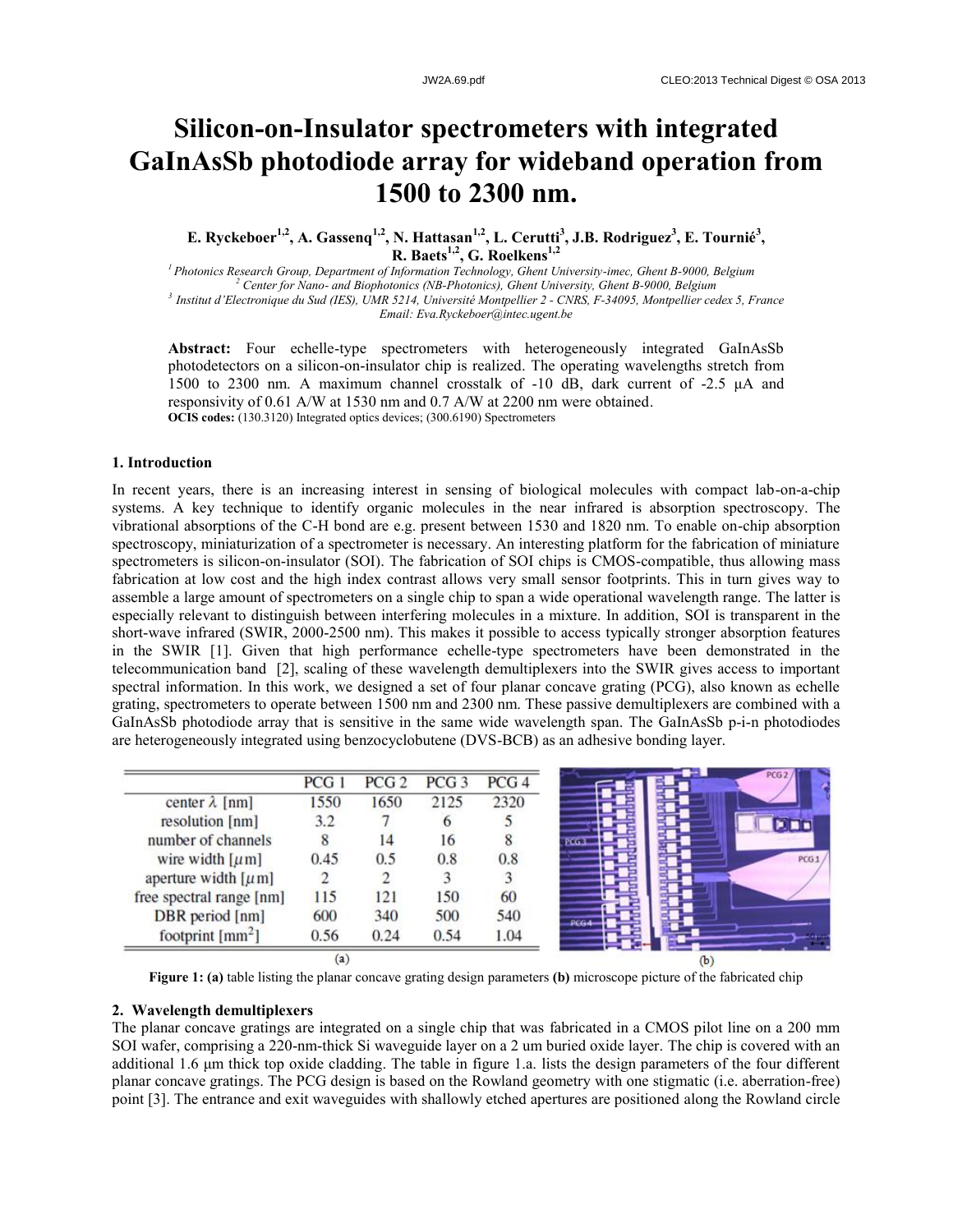with a radius R and the curved grating follows a circle with a radius of 2R. All PCGs are designed for TE polarization and have a grating with distributed Bragg reflector (DBR) facets. These DBR facets reduce the insertion loss by increasing the reflectivity of the grating [4]. The design strategy was to keep the demultiplexers as compact as possible for the given channel resolution to minimize phase errors. The in- and outputs of the PCGs are grating couplers optimized for the central operation wavelength. PCG 2 and 3 are preceded by a waveguide spiral for evanescent sensing of the absorption features of biodiesel. A modest insertion loss of 5 to 7 dB and a low crosstalk level of -16 dB is obtained for all designs.

# **3. Photodiode performance**

The detector array consists of p-i-n photodiodes with a 500 nm thick intrinsic  $Ga_{0.79}In_{0.21}As_{0.19}Sb_{0.81}$  absorption layer and metal contacts composed of Au with  $Ti(2 \text{ nm})/Pt(35 \text{ nm})$ . The active material has a bandgap of 2.65  $\mu$ m at room temperature and is grown by molecular beam epitaxy on a GaSb substrate. The integration of the photodetectors is realized through an epitaxial layer transfer process using BCB adhesive bonding. The photodiodes are integrated on top of the output grating couplers of the PCGs. The fabrication details of both the epi-stack and bonding procedure can be found in [5]. The mean photodiode dark current at room temperature at a bias voltage of -1V is around -2.5 μA for a mesa size of 17x50 μm<sup>2</sup> and -3 μA for a mesa size of 26x64 μm<sup>2</sup>. The on-chip responsivity at a bias voltage of -0.5V was measured to be 0.61 A/W at 1530 nm and 0.7 A/W at 2324 nm.

#### **4. Spectrometer performance**



**Figure 2**: Electro-optic characterization of the spectrometers. The curves represent the photocurrent that is obtained when 1 mW is injected in the entrance waveguide and after transmission through the waveguide spiral and PCG. The rms dark current of the respective photodetectors is indicated by the green line.

The spectrometers are characterized by injecting light through the input grating coupler of the PCG and measuring the photocurrent of the photodiode on top of the output grating coupler at a bias voltage of -0.1V. The result of this measurement is shown in figure 2. A total of 46 photodiodes are characterized with a failure of only two photodiodes. The dark current is below 2 μA for all photodiodes. Two different lasers were needed to measure PCG2, leading to a small amplitude discrepancy. The laser used for PCG 3 was unstable below 2050 nm, which impacted the smoothness of the measurement. Good channel uniformity with a maximum crosstalk level of -10 dB is obtained for all spectrometers.

### **5. Conclusion**

We demonstrated a set of four planar concave grating spectrometers with an integrated GaInAsSb photodiode array to cover a wide wavelength range from 1500 nm to 2300 nm. The fabricated spectrometers show good performance with high channel uniformity, photodiode responsivities up to 0.7 A/W and high processing yield. This enables the use of these spectrometers for real-life applications.

[1] J. G. Crowder et al., *Mid-Infrared Semiconductor Optoelectronics.* (Springer-Verlag, 2006), chap. Infrared methods for gas detection .

[2] A. Bedoya et al., "Biodiesel sensing using Silicon-on-Insulator technologies", in SPIE Europe, Microtechnologies for the new millennium, 2009

[3] R. März, *Integrated optics, design and modeling* (Artech House Inc. ,1994).

[4] J. Brouckaert et al., "Planar Concave Grating Demultiplexer with High Reflective Bragg Reflector Facets", Phot. Tech. Lett., 20(4), p309- 311(2008)

[5] A. Gassenq et al., "Study of evanescently-coupled and grating-assisted GaInAsSb photodiodes integrated on a silicon photonic chip",Optics Express, 20(11), p.11665-11672 (2012)